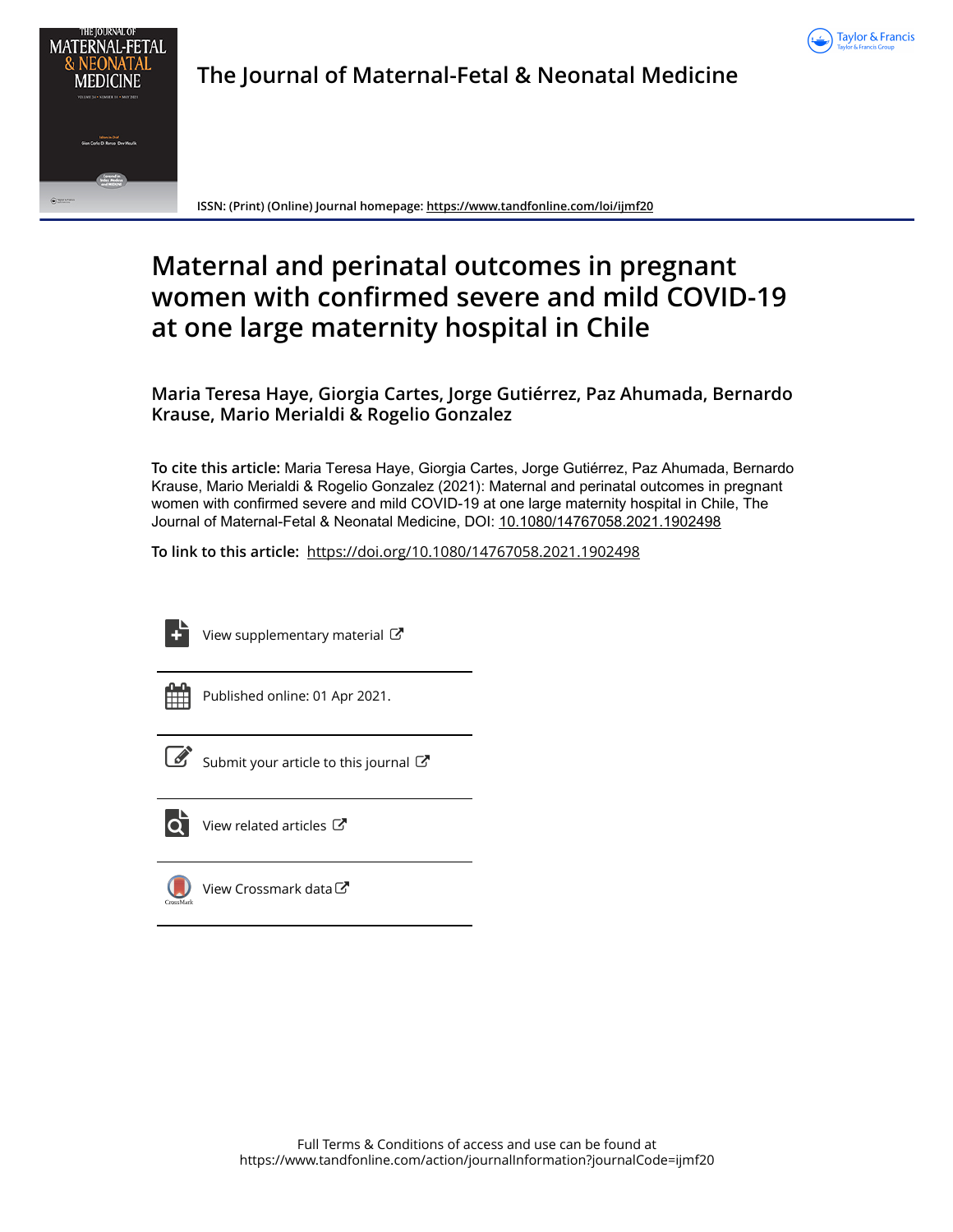#### SHORT REPORT

Check for updates

Taylor & Francis Taylor & Francis Group

## Maternal and perinatal outcomes in pregnant women with confirmed severe and mild COVID-19 at one large maternity hospital in Chile

Maria Teresa Haye<sup>a,b,c</sup>, Giorgia Cartes<sup>a</sup>, Jorge Gutiérrez<sup>a,d</sup>, Paz Ahumada<sup>e</sup>, Bernardo Krause<sup>f</sup>, Mario Merialdi<sup>g</sup> and Rogelio Gonzalezh

aUnidad de Medicina Materno Fetal, Servicio de Ginecología y Obstetricia, Complejo Hospitalario San José, Santiago, Chile;<br>PDopartamento de Ginecología y Obstetricia, Eacultad de Medicina, Clínica Alemana - Universidad del <sup>b</sup>Departamento de Ginecología y Obstetricia, Facultad de Medicina, Clínica Alemana – Universidad del Desarrollo, Santiago, Chile; Universidad de Santiago de Chile, Santiago, Chile; <sup>d</sup>Departamento de Ginecología y Obstetricia, Clínica Indisa, Santiago, Chile;<br><sup>e</sup>RCNatal - Barcelona Contor for Maternal-Estal and Neonatal Medicino (Hespital Clínic and eBCNatal – Barcelona Center for Maternal-Fetal and Neonatal Medicine (Hospital Clínic and Hospital Sant Joan de Déu), Institut Clínic de Ginecologia Obstetricia i Neonatologia, Universitat de Barcelona, Institut d'Investigacions Biomèdiques August Pi i Sunyer, Barcelona, Spain; <sup>f</sup>Instituto de Ciencias de la Salud, Universidad de O'Higgins, Rancagua, Chile; <sup>g</sup>BD Global Health, Geneva, Switzerland; <sup>h</sup>Unidad de Medicina Materno Fetal, Departamento de Obstetricia y Ginecología, Clínica Las Condes, Santiago, Switzerland

#### **ABSTRACT**

**Objective and methods:** We conducted a prospective observational cohort study in 458 pregnant and puerperal women, with confirmed COVID-19 at Hospital San Jose, Santiago, Chile, to determine the impact of COVID-19 on pregnancy and confirm safety and feasibility of a management protocol based on clinical presentation of the disease.

Results: 25.5% (117/458) of women were severe and 74.4% (341/458) mild presentation. Three percent (9/341) of mild presentations required a subsequent hospitalization. Overall, 26/458 women (5.6%) were admitted to ICU, and 13/458 (2.8%) required mechanical ventilation. One maternal death occurred at 49-days postpartum. Severe presentation, infection above 24 weeks, and comorbidities were associated with an adverse maternal outcome. Of total deliveries, 16.5% (36/217) were <37 weeks. Perinatal mortality was 6/226 (2.7%), mostly due to the fetal component.

**Conclusions:** A quarter of the women had severe COVID-19 that, combined with occurrence of disease in the second half of pregnancy, resulted in substantial maternal compromise. Perinatal morbidity and mortality in women with severe disease were high and warrant consideration. Outpatient management was safe for mild cases.

#### **ARTICLE HISTORY**

Received 8 February 2021 Revised 21 February 2021 Accepted 9 March 2021

#### **KEYWORDS**

SARS-CoV-2; COVID-19; pregnancy; intensive care unit; Latin America

## Introduction

Pregnant women with COVID-19 may have a more severe presentation of the disease than non-pregnant women of reproductive age, requiring more admissions to intensive care and mechanical ventilation [1]. Approximately, 1–2% of newborns from mothers with COVID-19 test positive for nasopharyngeal SARS-Cov-2 RT-polymerase chain reaction (PCR) [2]. Several protocols for emergency response to COVID-19 epidemic in maternity facilities have been proposed and they need evaluation [3–5].

The purpose of this study was to determine the impact of COVID-19 on pregnancy outcomes in pregnant or puerperal women presenting with severe and mild COVID-19 in a tertiary level hospital in Chile while evaluating the safety and feasibility of a

management protocol based on clinical presentation of COVID-19.

## Study design

## **Ethics**

This study was approved by the Institutional Ethics Committee on 23/07/2020 (032/2020).

## Methods

Prospective observational cohort study including all consecutive pregnant or puerperal women with confirmed PCR for SARS-CoV-2 infection presenting at Hospital San José, in Santiago, Chile, since 8 April 2020–30 August 2020.

CONTACT Rogelio Gonzalez doctorrogelio.gonzalez@gmail.com Obstetrics and Gynecology Department, Clinica Las Condes, Las Condes, Chile Supplemental data for this article can be accessed online at https://doi.org/10.1080/14767058.2021.1902498.

 $©$  2021 Informa UK Limited, trading as Taylor & Francis Group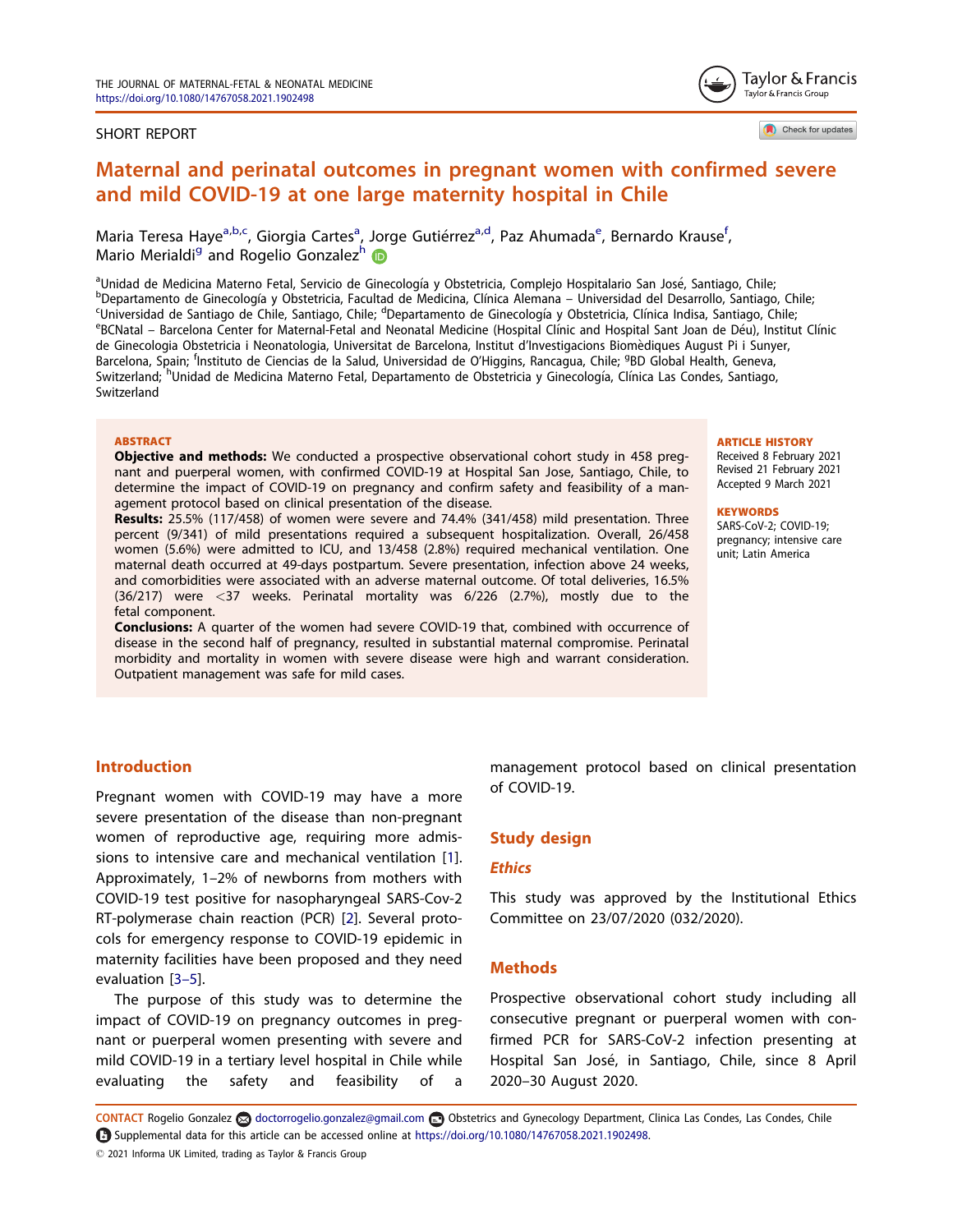|                                                  |              | Severe cases at presentation | Mild cases with initial |              |
|--------------------------------------------------|--------------|------------------------------|-------------------------|--------------|
|                                                  |              | requiring hospitalization    | outpatient care         |              |
|                                                  | Total        | Group 1                      | Group 2                 |              |
|                                                  | $N = 458$    | $N = 117$                    | $N = 341$               |              |
| Characteristic                                   | N(%)         | n(%)                         | n(%)                    | p Value      |
| Pregnancy status at diagnosis of COVID-19        |              |                              |                         |              |
| Pregnant                                         | 445 (97.16)  | 109 (93.16)                  | 336 (98.53)             | .005         |
| Puerperium-post-abortion                         | 13(2.83)     | 8(6.83)                      | 5(1.46)                 |              |
| Age, years                                       |              |                              |                         |              |
| Mean (SD)                                        | 29.04 (6.38) | 29.01 (6.38)                 | 29.48(6.24)             | NS.          |
| $<$ 18                                           | 10(2.18)     | 5(4.27)                      | 5(1.46)                 | .13          |
| $19 - 34$                                        | 354 (77.29)  | 92 (78.63)                   | 262 (76.83)             | .79          |
| $35 - 39$                                        | 63 (13.75)   | 12 (10.25)                   | 51 (14.95)              | .34          |
| >40                                              | 30 (6.55)    | 8(6.83)                      | 22 (6.45)               | $\mathbf{1}$ |
| Gestational age at diagnosis of COVID-19 (weeks) |              |                              |                         |              |
| Mean (SD)                                        | 26.1(9.5)    | 31.9(8.0)                    | 24.2(9.3)               | $-.01$       |
| $<$ 12                                           | 61 (13.31)   | 8(6.83)                      | 53 (15.54)              | .017         |
| $13 - 23 + 6$                                    | 111 (24.23)  | 11(9.4)                      | 100 (29.32)             | $-.01$       |
| $24 - 32 + 6$                                    | 131 (28.6)   | 26 (22.22)                   | 105 (30.79)             | .096         |
| $33 - 36 + 6$                                    | 83 (18.12)   | 27 (23.07)                   | 56 (16.42)              | .12          |
| >37                                              | 68 (14.84)   | 43 (36.75)                   | 25(7.33)                | < .01        |
| Puerperium                                       | 4(0.87)      | 2(1.7)                       | 2(0.58)                 | .27          |
| Pregnancy characteristics                        |              |                              |                         |              |
| Primigravidae                                    | 144 (31.44)  | 51 (43.58)                   | 93 (27.27)              | $-.01$       |
| Multiparous                                      | 310 (67.68)  | 65 (55.55)                   | 245 (71.84)             |              |
| Multiple pregnancy                               | 10(2.18)     | 3(2.56)                      | 7(2.05)                 | .72          |
| Nationality                                      |              |                              |                         |              |
| Chilean                                          | 269 (58.73)  | 56 (47.86)                   | 213 (62.46)             | .044         |
| Other                                            | 189 (41.26)  | 61 (52.13)                   | 128 (37.53)             |              |
| Preexisting medical condition                    |              |                              |                         |              |
| None                                             | 231 (50.43)  | 60 (51.28)                   | 171 (50.14)             | NS.          |
| Chronic hypertension                             | 16(3.49)     | 4(3.41)                      | 12(3.51)                | $\mathbf{1}$ |
| Type II diabetes                                 | 11(2.4)      | 4(3.41)                      | 7(2.05)                 | .48          |
| Asthma                                           | 7(1.52)      | 1(0.85)                      | 6(1.75)                 | .68          |
| Hypothyroidism                                   | 22(4.8)      | 1(0.85)                      | 21(6.15)                | .021         |
| <b>HIV</b>                                       | 4(0.87)      | 1(0.85)                      | 3(0.87)                 | $\mathbf{1}$ |
| Obese (BMI $>30$ )                               | 154 (33.62)  | 41 (35.04)                   | 113 (33.13)             | .38          |
| Severe obesity (BMI $>$ 39.9 kg/m <sup>2</sup> ) | 17 (3.71)    | 5(4.27)                      | 12(3.51)                | .49          |

Table 1. Demographic, obstetric, and clinical characteristics of women with confirmed PCR  $(+)$  SARS-CoV-2, Chile Metropolitan area hospital: 8 April 2020 to 30 August 2020.

Bold values suggest statistically significant at  $p < 0.05$ .

All pregnant and puerperal women who presented to the triage area and were classified as suspected COVID-19 cases were included in the study (Appendix 1, Supplementary material). Women were diagnosed with severe or mild disease, according to prespecified criteria [6] (Appendix 2, Supplementary material). Women with severe COVID-19 were hospitalized (group 1) while and those with mild disease were managed as outpatients in the antenatal care clinic (group 2). Low molecular weight heparin (LMWH) was used in all hospitalized women [7].

All alive newborns were tested for SARS-CoV-2 within the first 12h after birth, except in cases in which the contagion was more than 21 days before childbirth. Positive tests were repeated. Data were collected from medical charts and birth records and entered into an electronic anonymous database. Additional information was obtained by telephone.

## Data analysis

Demographic, obstetric, and clinical characteristics and maternal and perinatal outcomes in hospitalized (group

1) and outpatient (group 2) women were compared. Chisquare/Fisher's test was performed to compare proportions and percentages between groups using RStudio analytic software (http://www.rstudio.com). A  $p$  value of <.05 was considered statistically significant. Multivariable linear and logistic regressions were performed to evaluate the contribution of maternal variables to specific adverse maternal and neonatal outcomes using the software GraphPad Prism 8.3 (La Jolla, CA).

## Results

Out of 843 pregnant women who consulted at our hospital with common symptoms of suspected COVID-19, a total of 458 (54.3%) were confirmed with SARS-Cov-2 infection, 97.2% presented during pregnancy and 2.8% during puerperium or post-abortion (Table 1). Twenty-five percent (117/458) of positive women were in group 1 and 75% in group 2. Only nine women from group 2 (2.9%) required subsequent hospitalization due to the worsening of COVID-19 disease.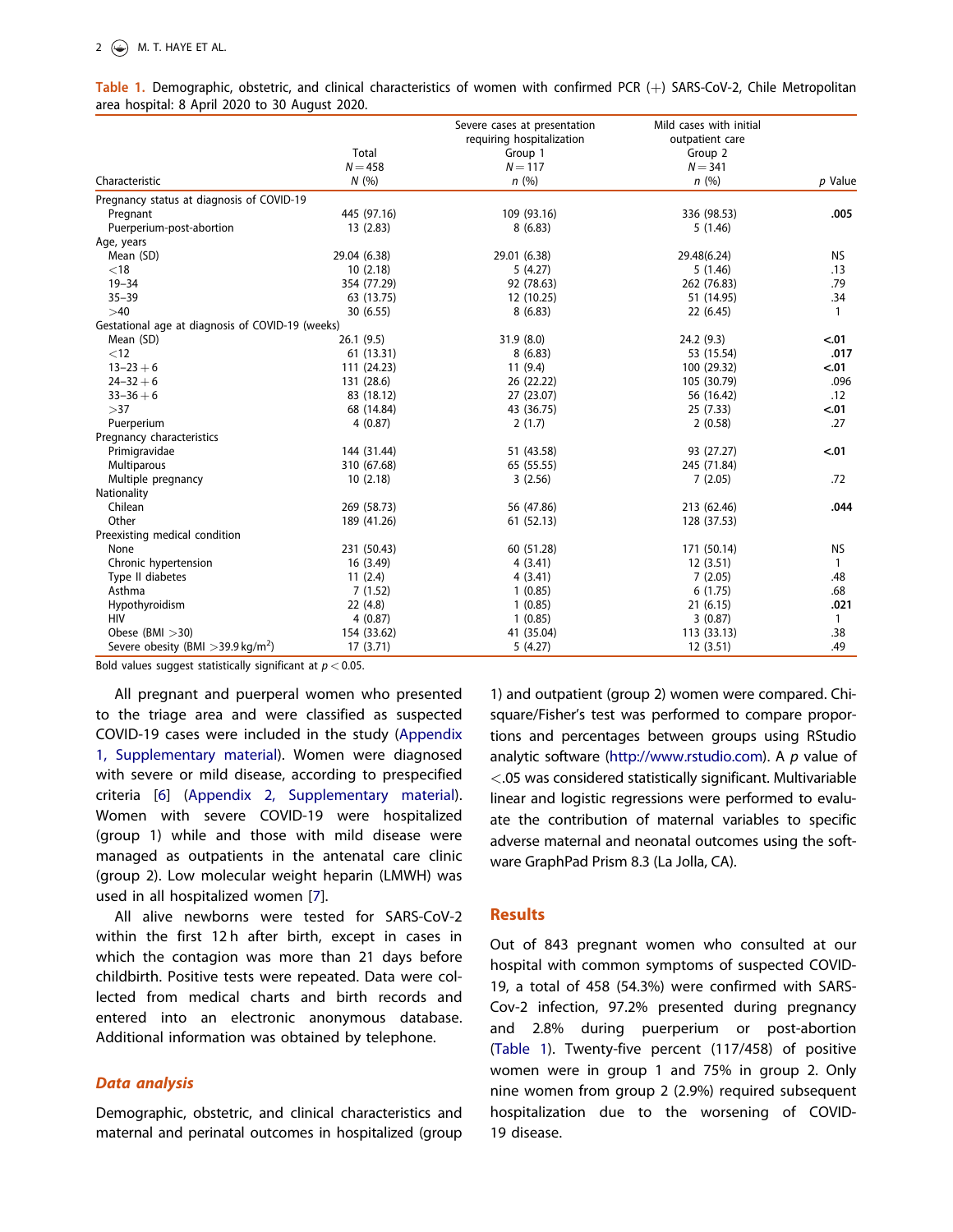|  | Table 2. Maternal and pregnancy outcomes among women with confirmed PCR $(+)$ SARS-CoV-2. |  |  |  |  |  |
|--|-------------------------------------------------------------------------------------------|--|--|--|--|--|
|  |                                                                                           |  |  |  |  |  |

| Maternal outcome<br>COVID-19 severe complications<br>ICU admission<br>Mechanical ventilation<br>Pregnancy related complications<br>Preterm PROM | Total<br>$N = 458$<br>N(%<br>26 (5.67)<br>13 (2.83)<br>4(0.87) | Severe cases at presentation<br>requiring hospitalization<br>Group 1<br>$N = 117$<br>n(%)<br>20 (17.09)<br>11(9.4)<br>2(1.7) | Mild cases with initial<br>outpatient care<br>Group 2<br>$N = 341$<br>n(%)<br>6(1.75)<br>2(0.58)<br>2(0.58) | p Value<br>< .01<br>< .01<br>.077<br>.27 |  |
|-------------------------------------------------------------------------------------------------------------------------------------------------|----------------------------------------------------------------|------------------------------------------------------------------------------------------------------------------------------|-------------------------------------------------------------------------------------------------------------|------------------------------------------|--|
| <b>Gestational diabetes</b>                                                                                                                     | 24 (5.24)                                                      | 4(3.41)                                                                                                                      | 20 (5.86)                                                                                                   | .61                                      |  |
| Preeclampsia<br>Intrahepatic cholestasis<br>Pregnancy outcomes                                                                                  | 6(1.31)<br>7(1.52)                                             | 5(4.27)<br>1(0.85)                                                                                                           | 1(0.29)<br>6(1.75)                                                                                          | < .01<br>.49                             |  |
| Miscarriage<br>Live birth <sup>a</sup><br>Ongoing pregnancy <sup>b</sup><br>Maternal status at end of follow up                                 | 9(1.96)<br>217/222 (97.74)<br>223/458 (48.68)                  | 7(5.98)<br>86/90 (95.55)<br>19/117 (16.23)                                                                                   | 2(0.58)<br>131/132 (99.24)<br>204/341 (59.82)                                                               | .028<br>.07<br>< 0.01                    |  |
| Death<br>Still in hospital <sup>c</sup><br>At home without complications                                                                        | 1(0.21)<br>3/458 (0.65)<br>454/458 (99.12)                     | 1(0.85)<br>2/117(1.7)<br>114/117 (97.43)                                                                                     | 0(0)<br>1/341(0.29)<br>340/341 (99.7)                                                                       | .4<br>$\cdot$ 1<br>.02                   |  |
| Organ dysfunction                                                                                                                               | <b>Total data</b>                                              | Group 1                                                                                                                      |                                                                                                             | Group 2                                  |  |
| Lung failure/VM/RDS<br>Neurological<br>Renal<br>Hepatic<br><b>DIC</b><br>CV/shock<br>Cardiac<br>Thromboembolism<br><b>ECMO</b><br>Sepsis        | 13<br>5<br>3<br>3<br>9<br>2<br>2<br>0<br>2                     |                                                                                                                              | 11<br>5<br>3<br>2<br>8<br>2<br>0<br>0<br>2                                                                  |                                          |  |

<sup>a</sup>Based on total birth each group.

<sup>b</sup>At August 30.

c Patients hospitalized in a ICU or due to a diagnosis associated with COVID are considered.

Bold values suggest statistically significant at  $p < 0.05$ .

Mean (SD) maternal age was 29 (6.38) weeks for both groups. Mean gestational age at diagnosis of COVID-19 in group 1 was higher than in group 2 (31.9 vs. 24.2 weeks of gestation,  $p < .01$ ). Half of the positive women (227/458) had a preexisting medical condition (obesity, chronic hypertension, hypothyroidism, type 2 diabetes) with no difference between groups (Table 1).

#### Maternal and pregnancy outcomes

Overall, 26 women (5.6%) were admitted to the ICU, and 13 required mechanical ventilation (2.8%). Of the women in critical care, two were in the puerperium and 24 were pregnant. Sixteen (66.6%) were delivered, and eight were discharged from the ICU while still pregnant. A case of late maternal death occurred at 49-days postpartum. The mother was delivered by emergency cesarean section due to acute respiratory failure at 38 weeks of gestation and subsequent developed multi-system and septic shock. The newborn was discharged alive.

Severe COVID-19 related complications were significantly different between groups: ICU admission was required in 17% of women in group 1 vs. 1.75% in

group 2 ( $p$ <.01), and mechanical ventilation was utilized in 11 women (9.4%) in group 1, and two women (0.5%) in group 2 ( $p < .01$ ). Most pregnancy-related complications (preterm rupture of membranes-PROM, gestational diabetes, and intrahepatic cholestasis) did not differ significantly between groups. Preeclampsia was more frequent in group 1 ( $p$ <.01). Seven women (4.6%) in group 1 had miscarriages, with a gestational age ranging from 7 to 15 weeks, vs. two in group 2  $(0.6\%)$  ( $p=.028$ ) (Table 2).

#### Perinatal outcomes

A total of 221 live births to women included in the study occurred as of 30 August 2020. The overall rates of preterm birth <37 weeks and <34 weeks were 16.5 and 6.4%, respectively.

Rates of prematurity below 37 and 34 weeks were 24.4 and 10.4% respectively in group 1 and 11.4 and 3.8% in group 2  $(p<.01)$  (Table 3).

We observed a marginally significant trend for more emergency cesarean sections in group 1 as compared to group 2 (41.6 vs. 29.0%,  $p=0.06$ ). The median (IQ range) for neonatal birth weight was statistically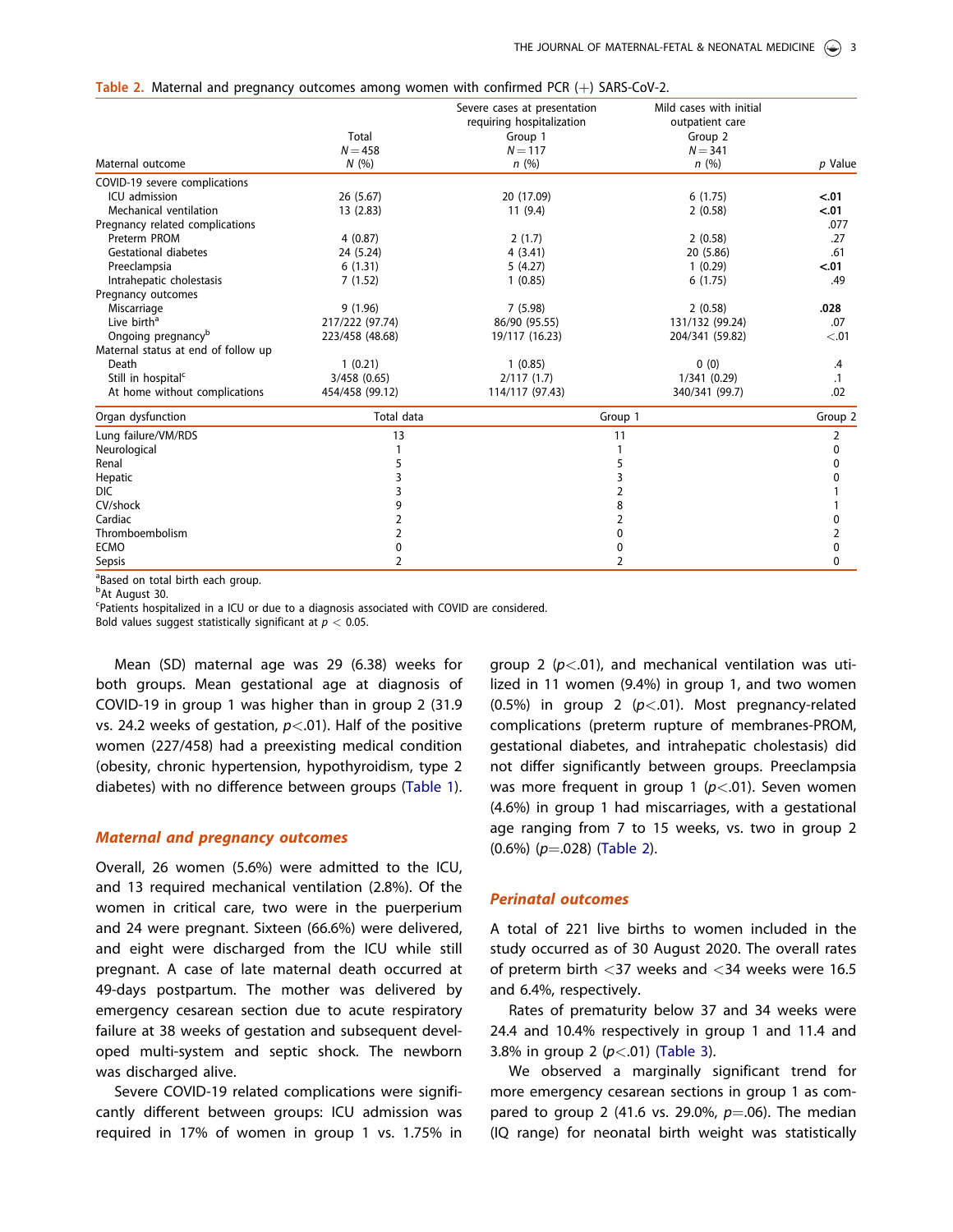## Table 3. Birth and neonatal outcomes among infants<sup>b</sup> born to women with confirmed PCR (+) SARS-CoV-2.

|                                                  |                  | Severe cases at        |                         |               |
|--------------------------------------------------|------------------|------------------------|-------------------------|---------------|
|                                                  |                  | presentation requiring | Mild cases with initial |               |
|                                                  |                  | hospitalization        | outpatient care         |               |
|                                                  | Total data       | Group 1                | Group 2                 |               |
|                                                  | $N = 217$        | $N = 86$               | $N = 131$               |               |
| Perinatal outcomes                               | N(%)             | n(%)                   | n(%)                    | p Value       |
| Preterm birth <sup>a</sup>                       |                  |                        |                         |               |
| Preterm birth $<$ 37 sem                         | 36 (16.58)       | 21 (24.41)             | 15 (11.45)              | $-.01$        |
| Preterm birth $<$ 34 sem                         | 14 (6.45)        | 9(10.46)               | 5(3.81)                 | < .01         |
| Mode of birth <sup>a</sup>                       |                  |                        |                         |               |
| Vaginal birth                                    | 117 (53.91)      | 44 (51.16)             | 73 (55.72)              | .8            |
| Cesarean section                                 | 100 (46.08)      | 42 (48.83)             | 58 (44.27)              |               |
| Emergency cesarean                               | 74 (34.1)        | 36 (41.86)             | 38 (29)                 | .06           |
| Neonatal outcomes among live births <sup>b</sup> |                  |                        |                         |               |
| Birthweight (g) (median, IQ range)               | 3172 (2702-3508) | 3100 (2562-3455)       | 3268 (2934-3562)        | < .01         |
| Birthweight $<$ 2500 g                           | 36 (16.28)       | 21 (23.86)             | 15 (11.27)              | $-.01$        |
| Apgar score $<$ 7 at 5 min                       | 4(1.8)           | 4 (4.54)               | 0(0)                    | $-.01$        |
| Congenital anomalies                             | 1(0.45)          | 0(0)                   | 1(0.75)                 | $\mathcal{A}$ |
| NICU admission                                   | 21(9.5)          | 12 (13.63)             | 9(6.76)                 | .044          |
| Positive nasopharyngeal PCR SARS-                | 10/221 (4.52)    | 8/88 (9.09)            | 2/133(1.5)              | .008          |
| CoV-2 within 24 h after birth (live              |                  |                        |                         |               |
| births only)                                     |                  |                        |                         |               |
| Positive nasopharyngeal PCR SARS-                | 1/221(0.45)      | 1/88(1.13)             | 0/133(0)                | .2            |
| CoV-2 first and second sample at                 |                  |                        |                         |               |
| 24 h after birth                                 |                  |                        |                         |               |
| Neonatal status at end of follow-up              |                  |                        |                         |               |
| Stillbirth                                       | 5(2.26)          | 4(4.54)                | 1(0.75)                 | .16           |
| Neonatal death $<$ 7 days                        | 1(0.45)          | 1(1.13)                | 0(0)                    | $\cdot$       |
| Still in hospital <sup>b</sup>                   | 4(1.8)           | 1(1.13)                | 3(2.25)                 | .5            |
| Discharged alive <sup>c</sup>                    | 216 (97.73)      | 86 (97.72)             | 130 (97.74)             | 1.0           |

<sup>a</sup>Preterm birth is calculated over 217 deliveries from live birth.

<sup>b</sup>Live births only (221); NICU: neonatal intensive care unit.

c Based on 221 children born out of 217 deliveries (four twin pregnancies). Stillbirth and those still hospitalized.

Bold values suggest statistically significant at  $p < 0.05$ .

lower in group 1 with higher incidence of low birth weight (LBW). Four newborns in group 1 had low Apgar score at 5 min, vs. none in group 2  $(p<.01)$ . NICU admission was higher in group 1 than group 2 (13.6 and 6.7%  $p=.04$ ). A case of fetal aneuploidy was detected in pregnant women from group 2. No other major congenital anomalies were observed.

One hundred and eleven newborns were born with more than 21 days of maternal confirmation of infection and therefore were not tested, and three newborns were not tested due to contingency. One hundred and seven newborns had a nasopharyngeal swap for SARS-CoV-2 taken within 24 h after birth: 95 were negative, two indeterminate, and 10 were positive.

The positivity rate of neonatal PCR was 4.52% (10/ 221) and 9.3% (10/107) in the tested babies. The positivity rate was higher in group 1 (9 vs. 1.5%) ( $p=.03$ ) (Table 3). In only one newborn, the PCR remained positive after a repeated test 24 h later.

Overall perinatal mortality was 2.65% (6/226), mostly due to fetal mortality. Only one perinatal death (stillbirth) was observed in group 2. The majority of newborns were discharged healthy in both groups at the end of the study period. After neonatal discharge, there were no readmissions for morbidity until

28 days. Two infants were still hospitalized at the end of the study period (30 August 2020).

## Main determinants of the maternal and neonatal risk

We performed multivariable analysis to determine the contribution of severe COVID-19 and other factors as maternal age, comorbidities, obstetric pathologies, and foreign nationality to adverse maternal and neonatal outcomes. To establish the risk level, we computed a correlation matrix for maternal and perinatal outcomes (Appendix 3 and 4). In the analysis, we did not exclude twin pregnancies, which could increase morbidity and/or prematurity. However, the number of twins was similar in both groups.

Multiple logistic regression showed that the main factors associated with maternal ICU admission were becoming ill beyond the 24 weeks of gestation (OR 4.58,  $p=0.02$ ), severe COVID-19 requiring hospitalization (OR 1.63,  $p=.05$ ), and maternal age (OR 1.07,  $p=.02$ ) (Table 4). Premature birth was associated with maternal age (OR 1.08,  $p=01$  for delivery <37 weeks), obstetrics comorbidity (OR 5.66,  $p=0.01$ , and OR 2.59,  $p=0.02$  for delivery under 34 and 37 weeks, respectively), and severity of the disease (OR 1.67,  $p=01$ , for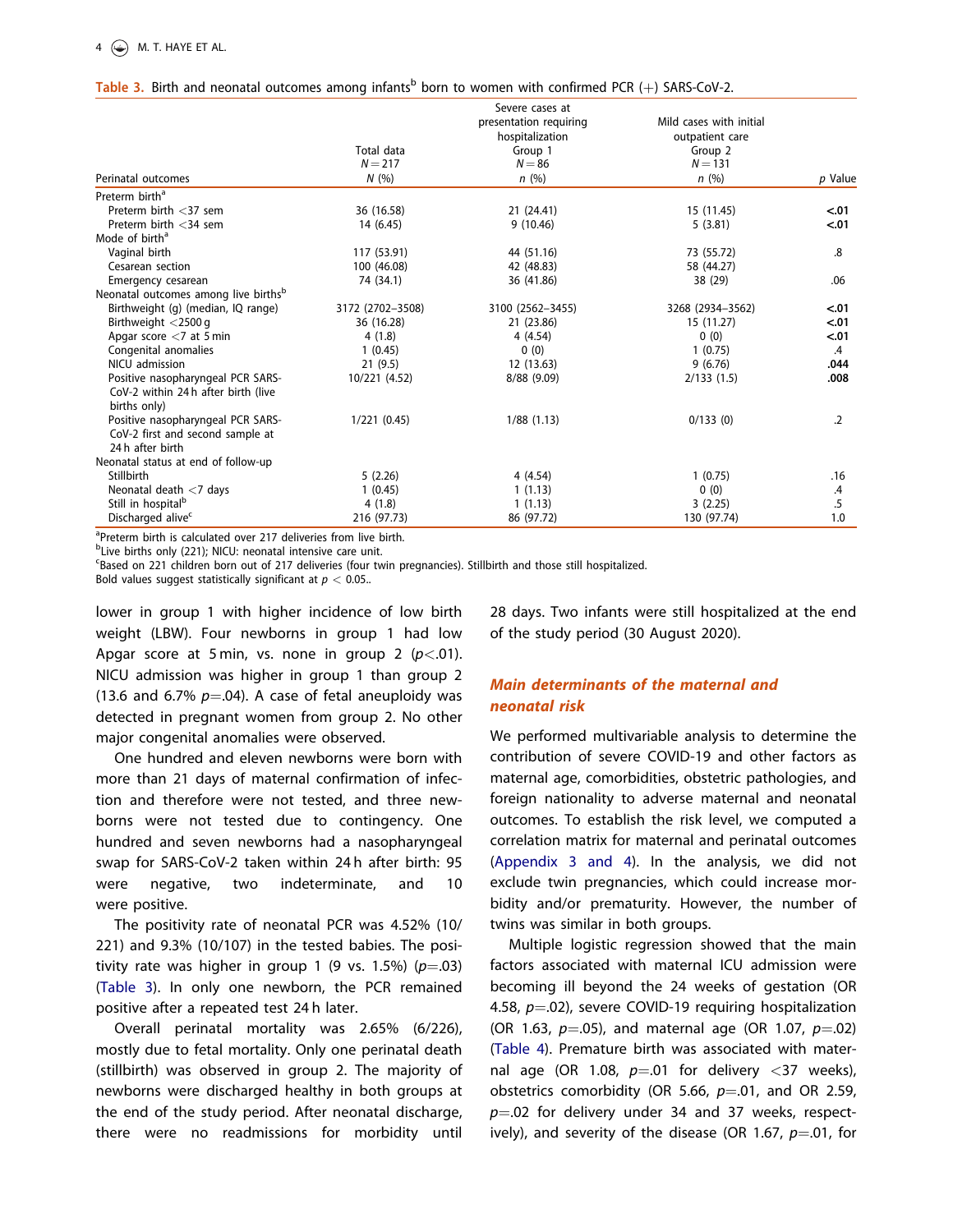#### Table 4. Multiple logistic regression.

|                                               | Maternal outcomes |               |         |                        |               |         |  |  |
|-----------------------------------------------|-------------------|---------------|---------|------------------------|---------------|---------|--|--|
|                                               |                   | ICU admission |         | Mechanical ventilation |               |         |  |  |
| Maternal                                      | <b>OR</b>         | 95% CI        | p Value | <b>OR</b>              | 95% CI        | p Value |  |  |
| Age                                           | 1.07              | $1.01 - 1.15$ | .0247   | 1.07                   | $0.98 - 1.16$ | .1439   |  |  |
| Nationality: foreign women                    | 1.50              | $0.64 - 3.57$ | .3507   | 1.18                   | $0.36 - 3.84$ | .7752   |  |  |
| Obstetric pathology                           | 1.66              | $0.57 - 4.28$ | .3175   | 1.08                   | $0.16 - 4.36$ | .9253   |  |  |
| Comorbidities                                 | 0.65              | $0.26 - 1.57$ | .3403   | 0.85                   | $0.25 - 2.93$ | .7959   |  |  |
| Severe presentation requiring hospitalization | 1.63              | $1.11 - 3.26$ | .0506   | 1.47                   | $0.97 - 2.43$ | .0430   |  |  |
| Late presentation $(>24)$                     | 4.58              | 1.48–20.11    | .0180   | 1.89                   | $0.52 - 8.94$ | .3611   |  |  |

|                                               | Neonatal outcomes  |                  |             |                     |               |                   |           |                |         |
|-----------------------------------------------|--------------------|------------------|-------------|---------------------|---------------|-------------------|-----------|----------------|---------|
|                                               | Birth $<$ 34 weeks |                  |             | Birth $<$ 37 weeks  |               |                   | Mortality |                |         |
| Maternal                                      | <b>OR</b>          | 95% CI           | p Value     | OR                  | 95% CI        | p Value           | <b>OR</b> | 95% CI         | p Value |
| Age                                           | 1.04               | $0.94 - 1.15$    | .4921       | 1.08                | $1.02 - 1.15$ | .0113             | 1.17      | $1.01 - 1.41$  | .0460   |
| Nationality: foreign women                    | 3.51               | $0.89 - 8.16.86$ | .0879       | 1.87                | $0.84 - 4.28$ | .1303             | 0.10      | $0.01 - 0.84$  | .0637   |
| Obstetric pathology                           | 5.66               | 1.42-24.40       | .0147       | 2.59                | $1.08 - 6.09$ | .0295             | 1.34      | $0.03 - 13.56$ | .8159   |
| Comorbidities                                 | 1.40               | $0.37 - 5.77$    | .6233       | 0.86                | $0.38 - 1.94$ | .7121             | 0.25      | $0.03 - 1.83$  | .1806   |
| Severe presentation requiring hospitalization | 1.67               | $0.89 - 2.57$    | .0129       | 1.42                | $0.97 - 2.23$ | .0554             | 1.50      | $0.70 - 2.39$  | .1021   |
| GA at disease onset                           | 0.70               | $0.58 - 0.80$    | .0001       | 0.86                | $0.79 - 0.93$ | .0003             | 0.82      | $0.68 - 0.98$  | .0292   |
|                                               |                    |                  |             |                     |               | Neonatal outcomes |           |                |         |
|                                               |                    |                  |             |                     |               | Birth weight      |           |                |         |
| Maternal                                      |                    |                  | <b>Beta</b> |                     |               | 95% CI            |           |                | p Value |
| Age                                           |                    |                  | $-9.88$     | $-23.3$ to 3.52     |               |                   |           |                | .1477   |
| Nationality: foreign women                    |                    | 9.32             |             | $-165.5$ to 183.9   |               |                   |           |                | .917    |
| Obstetric pathology                           |                    | $-200.6$         |             | -412.9 to 11.79     |               |                   |           |                | .0640   |
| Comorbidities                                 |                    | 123.3            |             | $-54.9$ to 301.4    |               |                   |           |                | .1740   |
| Severe presentation requiring hospitalization |                    | $-157.2$         |             | $-258.7$ to $-55.7$ |               |                   |           | .0025          |         |
| GA at disease onset                           |                    | 42.4             |             |                     | $23.6 - 61.1$ |                   |           | .0001          |         |

delivery under 34 weeks). Maternal age was the main associated factor with perinatal mortality (OR 1.17,  $p=0.04$ ). Maternal age was the main associated factor with perinatal mortality  $(p=.04)$ .

Multiple linear regression confirmed a negative association between severe COVID-19 requiring hospitalization with birth weight ( $p=0.002$ ) and a positive association of the gestational age at diagnosis of COVID-19 and birth weight ( $p=0.001$ ), preterm delivery  $(p<.003)$ , and perinatal mortality  $(p=.02)$ .

Obesity, comorbidities, or nationality were not associated with the risk of negative pregnancy outcomes.

## **Discussion**

This is one of the largest studies of COVID-19 and pregnancy outcomes in Latin America. It includes information from only one institution, which improves data quality and consistency but might reduce generalizability of the results to other populations.

We observed a high rate (25%) of severe COVID-19 among pregnant women that is consistent with the rate reported by the Centers for Disease Control in North America (26%) [8]. Rates of ICU admission (6%) and mechanical ventilation (3%) are also consistent with published data [2,9]. In our cohort, the risk for

maternal and perinatal complications increased when the disease occurred at advanced gestational age, as reported in the literature [2,9]. The higher rate of complications during the second and third trimesters has been reported as well in previous epidemics of influenza, SARS, and MERS [10,11]. The prematurity  $(<$ 37 weeks) and LBW  $(<$ 2500 g) rates in this study are significantly higher than nationally representative rates, 16% vs. 9%, and 17% vs. 6%, respectively [12]. High preterm birth rates in women with COVID-19 are consistent with data from a recently published systematic review [2] and could be explained by induced preterm births, rather than be a direct cause of the disease. The observed perinatal mortality (26/1000), mostly due to stillbirth, was higher than previously described, and warrant further investigations in larger cohorts [2]. Almost half of the population in this study was from Latin American countries other than Chile and it is possible that social and health related-behaviors, as well as health systems issues and disparities in access to care, may have contributed to the observed high rate of COVID-19 and associated complications [13]. For what concerns the risk of vertical transmission of the disease, the rate of positivity for SARS-CoV-2 in infants was comparable with data and published diagnostic criteria for neonatal infection